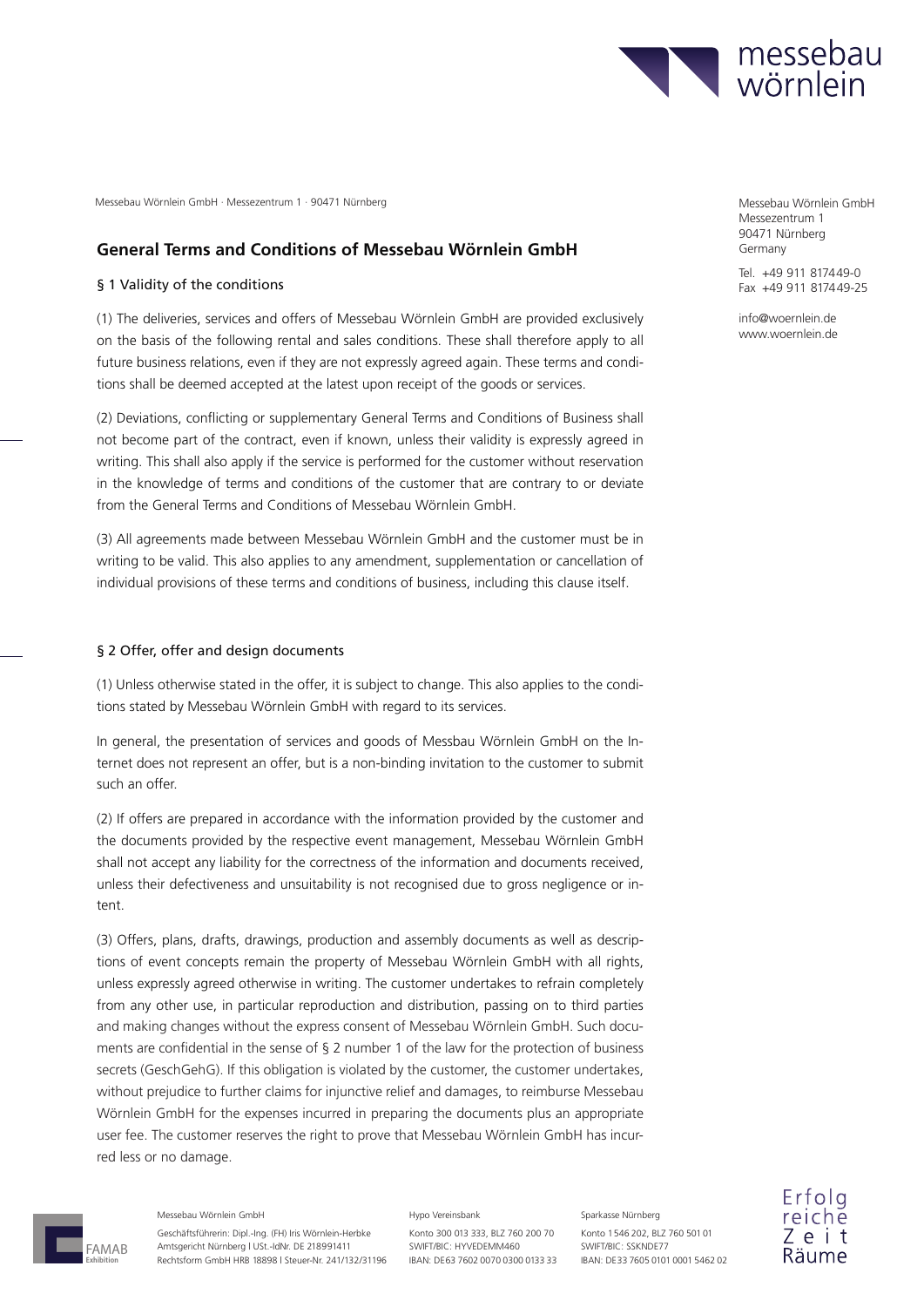

### § 3 Conclusion of contract

(1) By ordering the services of Messebau Wörnlein GmbH, the customer makes a binding offer of contract.

(2) Messebau Wörnlein GmbH shall confirm receipt of the customer's order. The confirmation of receipt does not constitute a binding acceptance of the order. The same shall apply to acceptance of an order placed by telephone.

(3) Messebau Wörnlein GmbH is entitled to accept the customer's contractual offer contained in the order up to 10 calendar days before the event to which it relates.

(4) The contract shall come into effect upon receipt of the document/legal order confirmation from Messebau Wörnlein GmbH. The obligation to refrain in accordance with § 2 number (3) of these conditions exists independently of the placing of the order or the conclusion of a more extensive contract. Offer prices are valid for 4 months from conclusion of contract. After expiry of this period, Messebau Wörnlein GmbH is entitled to pass on to the customer price increases of the manufacturers or suppliers. The customer may withdraw from the contract if the price is 5 percent higher than the price at the time of conclusion of the contract.

(5) Conclusion of the contract shall be subject to the proviso that in the event of incorrect or improper delivery to Messebau Wörnlein GmbH by its own suppliers, Messebau Wörnlein GmbH shall not perform or only partially perform. This only applies in the event that Messebau Wörnlein GmbH is not responsible for the non-delivery. The customer shall be informed immediately in the event of non-availability or only partial availability of services. The consideration shall be refunded immediately.

### § 4 Prices

(1) The offer prices are only valid for undivided orders of the offered object.

(2) The prices stated in the order confirmation are valid for four months from the conclusion of the contract.

- (3) Unless otherwise agreed, all prices are to be understood as rental prices.
- (4) Unless otherwise agreed, all prices are valid for the respective duration of the event.

Messezentrum 1 90471 Nürnberg Germany

Tel. +49 911 8174 49-0 Fax +49 911 817449-25

info@woernlein.de www.woernlein.de



#### Messebau Wörnlein GmbH

Geschäftsführerin: Dipl.-Ing. (FH) Iris Wörnlein-Herbke Amtsgericht Nürnberg | USt.-IdNr. DE 218991411 Rechtsform GmbH HRB 18898 | Steuer-Nr. 241/132/31196

#### Hypo Vereinsbank

Konto 300 013 333, BLZ 760 200 70 SWIFT/BIC: HYVEDEMM460 IBAN: DE63 7602 0070 0300 0133 33 Konto 1 546 202, BLZ 760 501 01 SWIFT/BIC: SSKNDE77 IBAN: DE 33 7605 0101 0001 5462 02

Sparkasse Nürnberg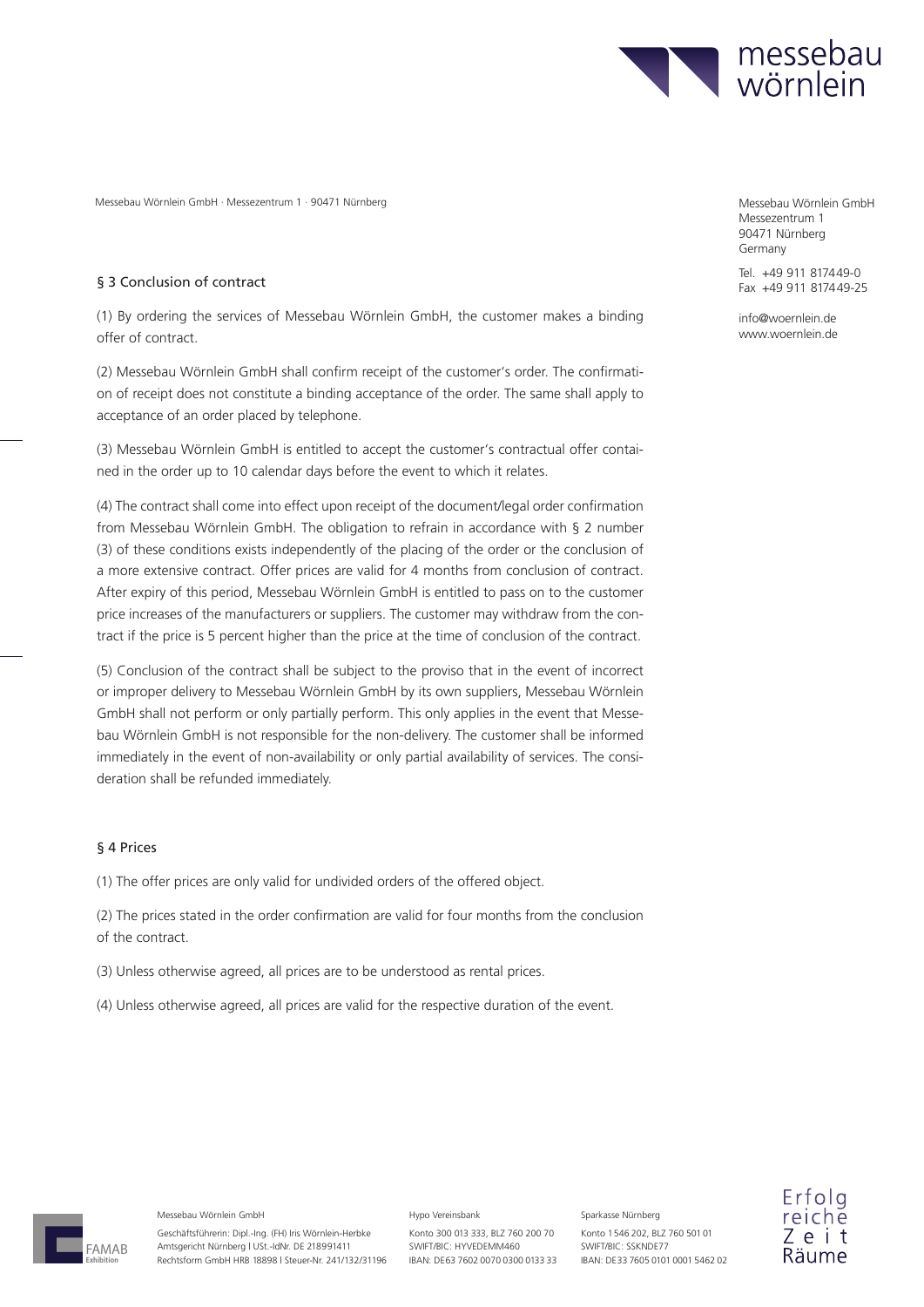

(5) From 14 days before the start of the event, the following surcharges will be levied for incoming orders and incomplete documents:

Services according to fixed price (e.g. furniture, ...) 25%

Directional work (e.g. conversions, ...) 50%.

(6) Not included in the price, unless expressly agreed, are the connection costs and suspension points on the trade fair side, as well as fees of all kinds levied by trade fair companies, forwarding agents, customs authorities (e.g. electrical, data, telephone, water and sewage connections, disposal of consumables and packaging materials, sprinkler connections, lifting or scissor lifts, fire protection systems or stand security).

(7) If the start, progress or conclusion of the contract is delayed for reasons for which Messebau Wörnlein GmbH is not responsible, Messebau Wörnlein GmbH is entitled to invoice separately for the additional expenditure incurred as a result. The rates for working hours valid on the day of execution (including travel and loading times, use of vehicles, material prices and other prices of Messebau Wörnlein GmbH) shall be decisive.

### § 5 Delivery and performance time

(1) Delivery dates or periods, which can be agreed upon binding or non-binding, must be in writing. A stand will only be handed over by express agreement.

(2) Compliance with the delivery and service obligations of Messebau Wörnlein GmbH presupposes the proper fulfilment of the customer's obligations, such as the timely handover of documents or materials. Any additional costs incurred by Messebau Wörnlein GmbH as a result thereof shall be borne by the customer.

(3) Changes in services and conversions initiated by the customer entitle Messebau Wörnlein GmbH to postpone the time of delivery and performance.

(4) Messebau Wörnlein GmbH is not responsible for delays in delivery and performance due to force majeure, strikes, epidemics or lockouts and due to events that make delivery by Messebau Wörnlein GmbH considerably more difficult or impossible not only temporarily - this includes in particular strikes, lockouts, official orders etc., even if they occur at suppliers of Messebau Wörnlein GmbH or their sub-suppliers. Messebau Wörnlein GmbH is entitled to postpone the delivery or service for the duration of the hindrance plus a reasonable start-up time or to withdraw from the contract in whole or in part due to the part not yet fulfilled.

(5) If fulfilment of the contract becomes impossible due to the aforementioned disruptions, both parties shall be entitled to withdraw from the contract. In this case, Messebau Wörnlein Messezentrum 1 90471 Nürnberg Germany

Tel. +49 911 817449-0  $Fax +49911817449-25$ 

info@woernlein.de www.woernlein.de

FAMAB **Exhibition**

Messebau Wörnlein GmbH

Geschäftsführerin: Dipl.-Ing. (FH) Iris Wörnlein-Herbke Amtsgericht Nürnberg | USt.-IdNr. DE 218991411 Rechtsform GmbH HRB 18898 | Steuer-Nr. 241/132/31196

#### Hypo Vereinsbank

Konto 300 013 333, BLZ 760 200 70 SWIFT/BIC: HYVEDEMM460 IBAN: DE63 7602 0070 0300 0133 33 Konto 1 546 202, BLZ 760 501 01 SWIFT/BIC: SSKNDE77 IBAN: DE 33 7605 0101 0001 5462 02

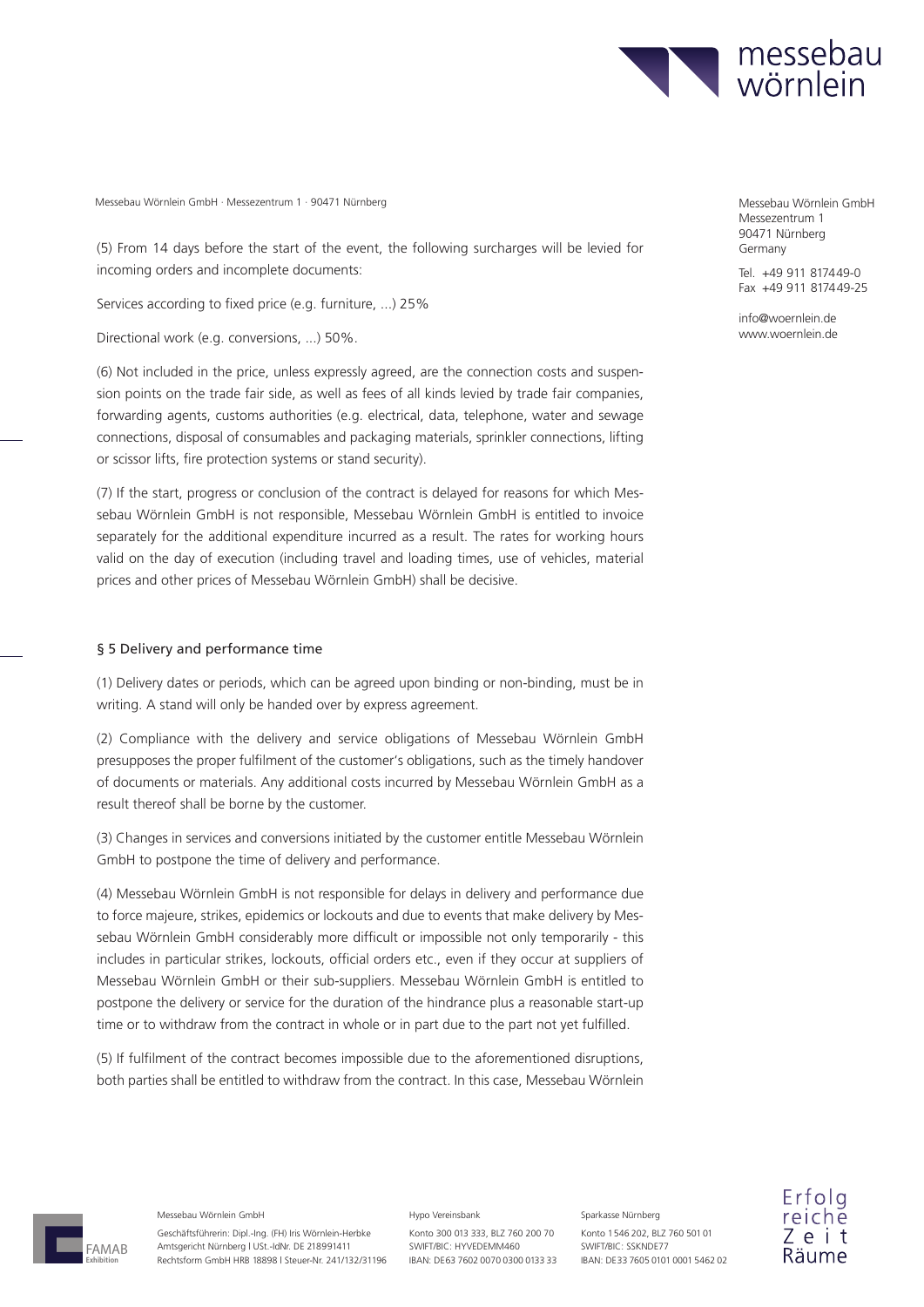

GmbH shall be entitled to remuneration for services rendered up to that point, whereby the services rendered shall also include claims by third parties that Messebau Wörnlein GmbH has commissioned in reliance on the execution of the contract. Further claims for damages are mutually excluded.

(6) If the hindrance lasts longer than three months, the customer shall be entitled, after setting a reasonable period of grace, to withdraw from the contract with regard to the part of the contract not yet fulfilled.

If the delivery time is extended or if Messebau Wörnlein GmbH is released from its obligation, the customer may not derive any claims for damages from this. Messebau Wörnlein GmbH may only invoke the circumstances mentioned if it informs the customer immediately.

(7) If Messebau Wörnlein GmbH is responsible for the non-observance of bindingly agreed deadlines and dates or is in default, the customer shall be entitled to compensation for default in the amount of  $\frac{1}{2}$  % for each completed week of the default, however, not exceeding a total of 5 % of the invoice value of the deliveries and services affected by the default. Claims over and above this are excluded, unless the delay is due to at least gross negligence on the part of Messebau Wörnlein GmbH.

(8) Messebau Wörnlein GmbH is entitled to make partial deliveries and render partial services at any time, unless the partial delivery or partial service is of no interest to the customer.

### **§ 6 Freight and Packaging/ Passing of Risk**

(1) Messebau Wörnlein GmbH materials always travel at the expense and risk of the customer, unless otherwise agreed. Any packaging and transport insurance desired and deemed necessary by Messebau Wörnlein GmbH shall be invoiced separately. The same applies to the customer's dispatch goods.

(2) Customer materials to be used in assembly or production must be delivered free works or assembly site by the agreed date. Unless otherwise agreed, the return delivery of such materials shall be carriage forward ex works or place of installation at the customer's risk.

(3) Unless otherwise agreed, all risk is transferred to the customer when the materials leave the premises of Messebau Wörnlein GmbH or are made available to the customer. This also applies in the case of freight-free delivery.

(4) If the customer is in default of acceptance, Messebau Wörnlein GmbH shall be entitled to

Messezentrum 1 90471 Nürnberg Germany

Tel. +49 911 8174 49-0 Fax +49 911 817449-25

info@woernlein.de www.woernlein.de

FAMAB **Exhibition**

Messebau Wörnlein GmbH

Geschäftsführerin: Dipl.-Ing. (FH) Iris Wörnlein-Herbke Amtsgericht Nürnberg | USt.-IdNr. DE 218991411 Rechtsform GmbH HRB 18898 | Steuer-Nr. 241/132/31196

#### Hypo Vereinsbank

Konto 300 013 333, BLZ 760 200 70 SWIFT/BIC: HYVEDEMM460 IBAN: DE63 7602 0070 0300 0133 33 Konto 1 546 202, BLZ 760 501 01 SWIFT/BIC: SSKNDE77 IBAN: DE 33 7605 0101 0001 5462 02

Sparkasse Nürnberg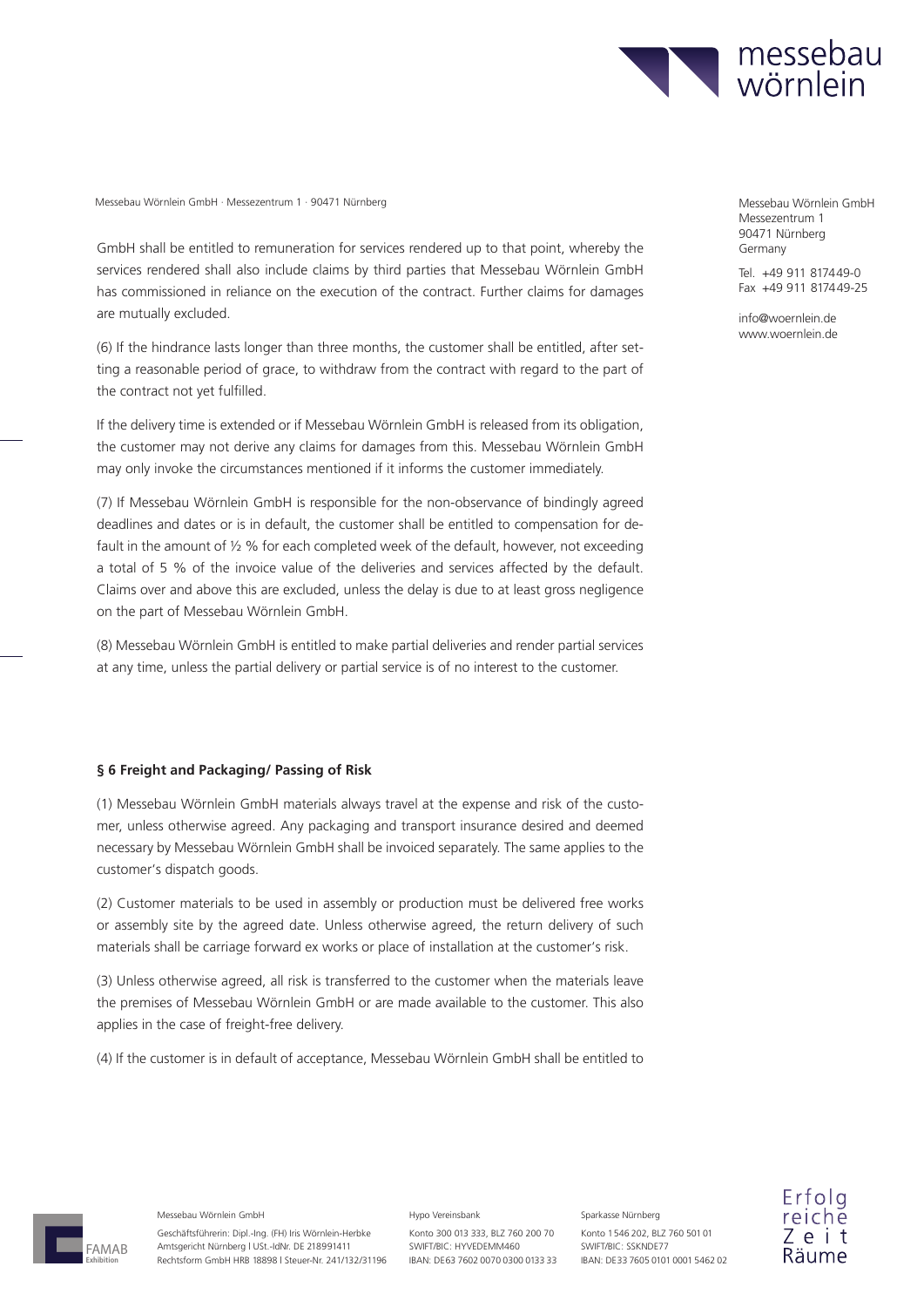

demand compensation for any damages incurred. Upon occurrence of default of acceptance, the risk of accidental deterioration and accidental loss shall pass to the customer from the time of notification of readiness for dispatch.

#### **§ 7 Acceptance/ Handover**

(1) A stand shall only be handed over by express agreement. If this has been agreed, it will be formally and immediately upon completion. The customer undertakes to attend the acceptance date itself or to be represented by a duly authorised representative. In this respect, it is expressly acknowledged that in special cases an acceptance date one hour before the event date is not unreasonable.

(2) Any outstanding partial performances or defects notified will be made good or rectified as quickly as possible. If these do not significantly impair the function of the subject of the contract, they do not entitle the customer to refuse acceptance.

(3) If the Customer has made use of the service or part of the service without prior formal acceptance through use, acceptance through use shall be deemed to have been effected. The same shall apply in the event that, in the case of an agreed stand handover, the customer does not comply with a request by Messebau Wörnlein GmbH to carry out an acceptance date, although this would be possible for him. In this case, acceptance shall be deemed to have taken place one hour after the notified acceptance date.

Messebau Wörnlein GmbH shall set a reasonable deadline when notifying the acceptance date. Furthermore, it shall inform the customer of the significance of his behaviour if he does not take part in the acceptance.

(4) If deliveries and services provided by Messebau Wörnlein GmbH have been handed over to the customer on a rental basis - § 4 Prices, Item (3) - a formal handover of the rental object must take place immediately after the end of the event at the express request of Messebau Wörnlein GmbH. The customer undertakes to attend the acceptance date himself or to be represented by an authorised representative. If the customer does not take part on an acceptance date notified by Messebau Wörnlein GmbH in this case, Messebau Wörnlein GmbH is entitled to carry out the acceptance without the customer and to draw up a report of any existing defects itself.

Messezentrum 1 90471 Nürnberg Germany

Tel. +49 911 817449-0 Fax +49 911 817449-25

info@woernlein.de www.woernlein.de



#### Messebau Wörnlein GmbH

Geschäftsführerin: Dipl.-Ing. (FH) Iris Wörnlein-Herbke Amtsgericht Nürnberg | USt.-IdNr. DE 218991411 Rechtsform GmbH HRB 18898 | Steuer-Nr. 241/132/31196

#### Hypo Vereinsbank

Konto 300 013 333, BLZ 760 200 70 SWIFT/BIC: HYVEDEMM460 IBAN: DE63 7602 0070 0300 0133 33

Konto 1 546 202, BLZ 760 501 01 SWIFT/BIC: SSKNDE77 IBAN: DE 33 7605 0101 0001 5462 02

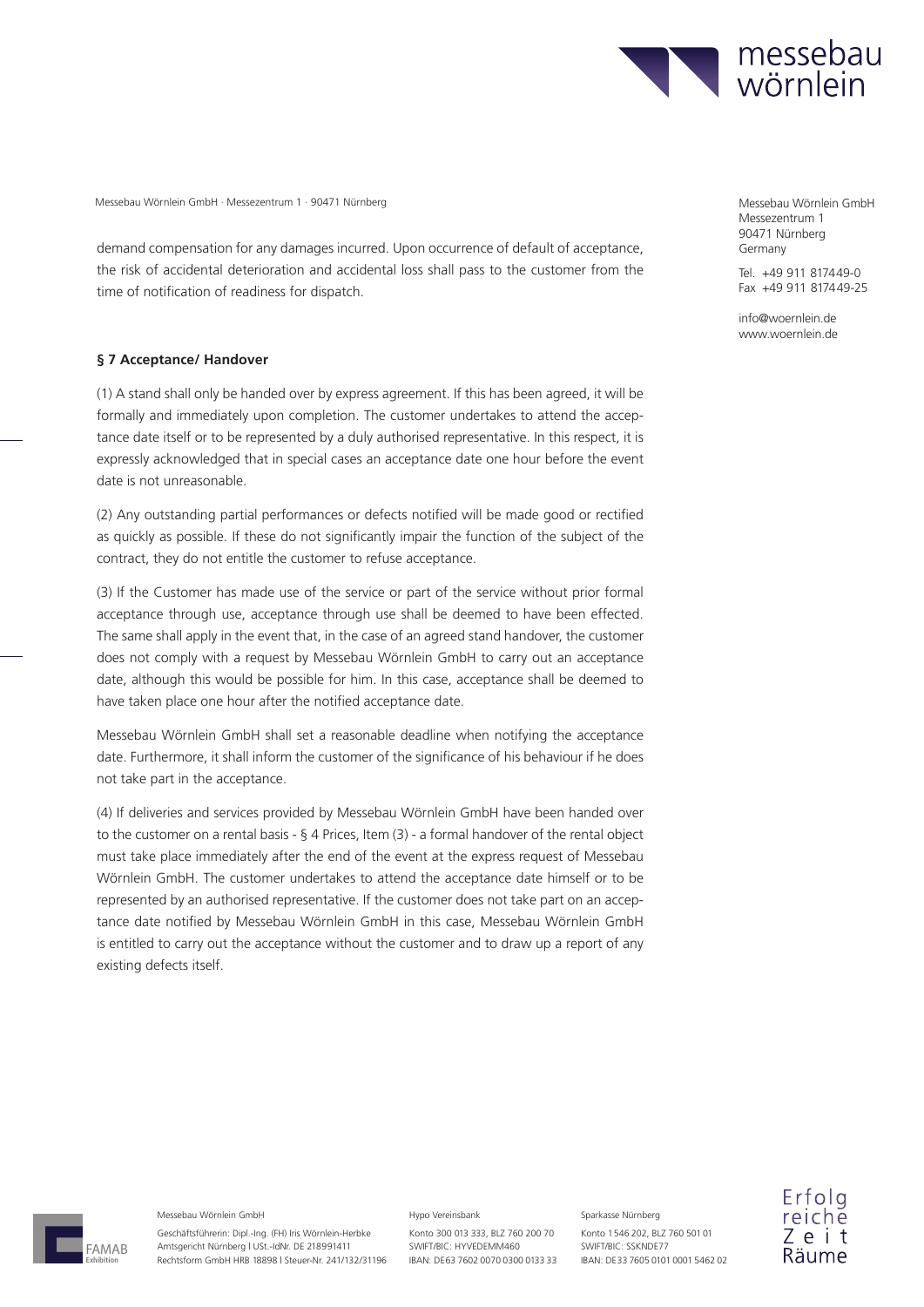

The contents of the report of defects shall be valid vis-à-vis the customer unless the customer objects to its contents within three days of its transmission. Messebau Wörnlein GmbH shall inform the customer of this legal effect when sending the report.

### § 8 Rights of the Buyer due to defects

(1) The customer's rights in respect of defects are governed by the provisions of the German Civil Code.

(2) Defect rights of the customer presuppose that the customer has properly fulfilled his obligation to examine and complain in accordance with § 377 HGB. The notification of a defect must be made in writing. A period of 24 hours after delivery is agreed as a reasonable period.

Later notifications of defects will only be considered if the customer demonstrates that an earlier inspection and notification of defects was not reasonable or possible for him.

(3) Insofar as there is a defect in the performance of Messebau Wörnlein GmbH, Messebau Wörnlein GmbH shall initially, at its discretion, provide a warranty for the defects by repair or replacement.

If subsequent performance on the part of Messebau Wörnlein GmbH fails after two attempts due to the same defect, or if Messebau Wörnlein GmbH seriously and finally refuses to rectify the defect or if it is unreasonable to expect Messebau Wörnlein GmbH to do so, the customer may, at his discretion, only demand a reduction of the agreed remuneration (abatement) or cancellation of the contract (withdrawal) and compensation for damages within the scope of the limitation of liability in accordance with § 9 instead of performance. In the event of only a minor breach of contract, in particular in the case of only minor defects, the customer shall not be entitled to withdraw from the contract. The same shall apply in the event that Messebau Wörnlein GmbH is not responsible for the breach of duty resulting from a defect.

(4) Liability for defects shall not extend to such defects that arise for customers due to natural wear and tear, moisture, strong heating or improper handling or storage. Liability for defects shall also not extend to reasonable deviations in form, dimensions, colour and quality of the material.

(5) Warranty claims expire if the customer makes it difficult or impossible for Messebau Wörnlein GmbH to determine and rectify the defects, which is regularly the case with a notification of defects after the end of the exhibition.

(6) The customer's rights due to a defect shall lapse at the latest one year after acceptance or the point in time at which acceptance is equivalent to acceptance in accordance with § 7. Messezentrum 1 90471 Nürnberg Germany

Tel. +49 911 817449-0  $Fax +49911817449-25$ 

info@woernlein.de www.woernlein.de

FAMAB **Exhibition**

Messebau Wörnlein GmbH

Geschäftsführerin: Dipl.-Ing. (FH) Iris Wörnlein-Herbke Amtsgericht Nürnberg | USt.-IdNr. DE 218991411 Rechtsform GmbH HRB 18898 | Steuer-Nr. 241/132/31196

#### Hypo Vereinsbank

Konto 300 013 333, BLZ 760 200 70 SWIFT/BIC: HYVEDEMM460 IBAN: DE63 7602 0070 0300 0133 33 Konto 1 546 202, BLZ 760 501 01 SWIFT/BIC: SSKNDE77 IBAN: DE 33 7605 0101 0001 5462 02

Sparkasse Nürnberg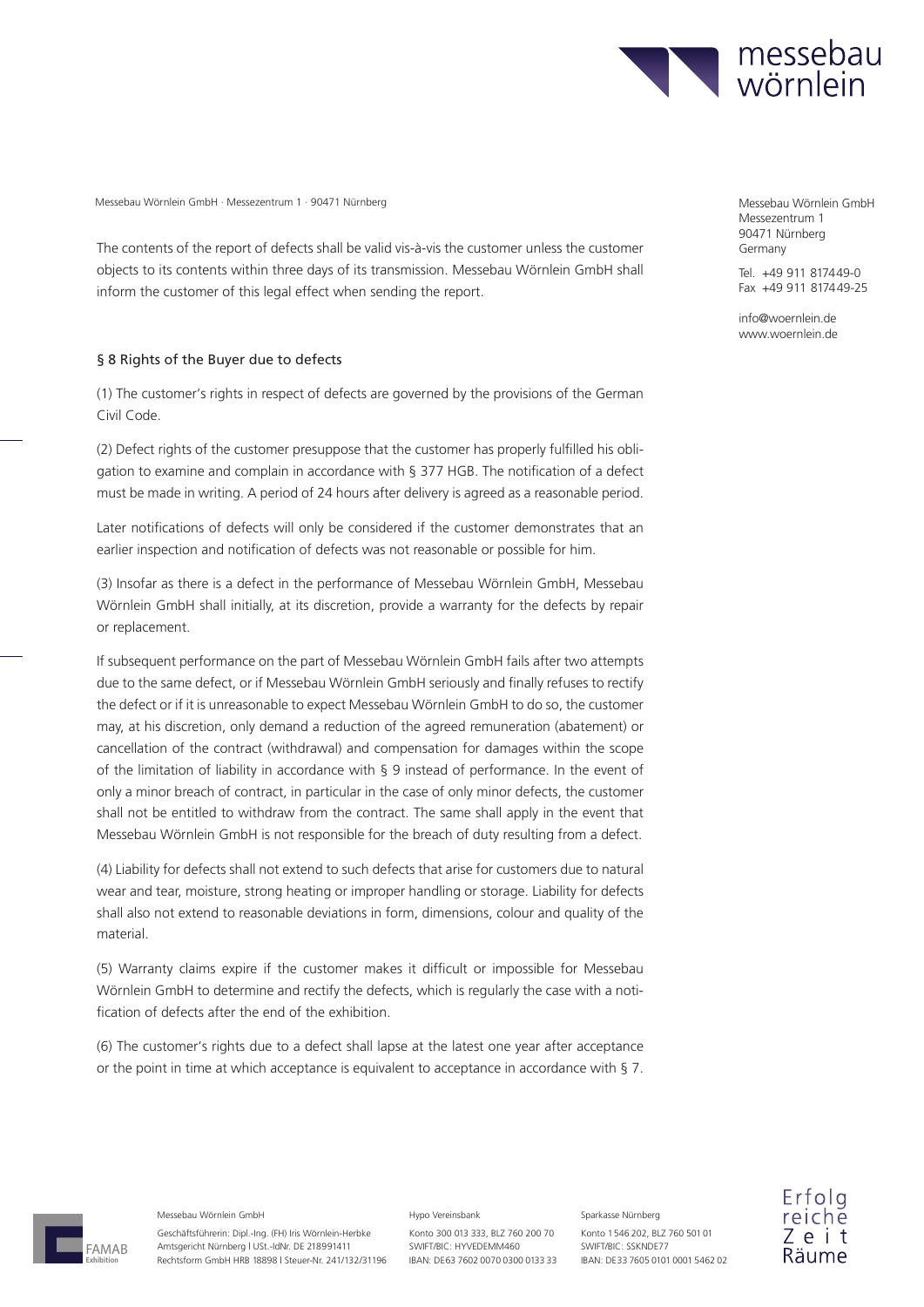

### § 9 Liability

(1) Messebau Wörnlein GmbH processes, transports and stores the Customer's own material, exhibits of all kinds, decoration or advertising material pp. only at the Customer's risk. Any liability of Messebau Wörnlein GmbH is excluded in this respect.

(2) Claims for defects and damages arising from the procurement of goods and services by third parties on behalf of the customer are excluded, unless Messebau Wörnlein GmbH has violated its duty of care in selecting third parties.

(3) The customer shall be liable to Messebau Wörnlein GmbH for all objects provided on loan or rent, including the exhibition stand, in the total amount of the restoration costs (in case of repairable damage) or in the amount of the replacement value (in case of destruction or loss).

(4) Claims for compensation for damages of any kind whatsoever, including those damages that have not occurred to the delivery item itself, including those resulting from delay, breach of duty or tort, are excluded, unless the damage was caused by gross negligence or intent and unless the exclusion of compensation claims frustrates or endangers the fulfilment of the contract. The limitation of liability shall apply equally to Messebau Wörnlein GmbH's vicarious agents or assistants. Insofar as Messebau Wörnlein GmbH is not guilty of intentional breach of contract, liability for damages is limited to foreseeable, typically occurring damages.

Liability for culpable injury to life, body or health shall remain unaffected; the same shall also apply to mandatory liability under the Product Liability Act.

(5) If only planning and drafts are the subject of the contract, Messebau Wörnlein GmbH shall only be liable for the fact that it is itself in a position to realise the planning or drafts accordingly. Further claims are excluded.

(6) No liability is assumed for free advice, information or other free services.

### § 10 Insurance

(1) The rental equipment is not insured. Insurance of the rental equipment for the duration of an event including the set-up and dismantling period at the customer's expense is recommended.

(2) Messebau Wörnlein GmbH must be notified immediately of any transport damage. In the case of forwarding, damage must be noted immediately on the consignment note; in the case of rail transport, an official railway certificate must be obtained and sent to Messebau Wörnlein GmbH.

Messezentrum 1 90471 Nürnberg Germany

Tel. +49 911 8174 49-0 Fax +49 911 817449-25

info@woernlein.de www.woernlein.de

FAMAB **Exhibition**

Messebau Wörnlein GmbH

Geschäftsführerin: Dipl.-Ing. (FH) Iris Wörnlein-Herbke Amtsgericht Nürnberg | USt.-IdNr. DE 218991411 Rechtsform GmbH HRB 18898 | Steuer-Nr. 241/132/31196

#### Hypo Vereinsbank

Konto 300 013 333, BLZ 760 200 70 SWIFT/BIC: HYVEDEMM460 IBAN: DE63 7602 0070 0300 0133 33 Konto 1 546 202, BLZ 760 501 01 SWIFT/BIC: SSKNDE77 IBAN: DE 33 7605 0101 0001 5462 02

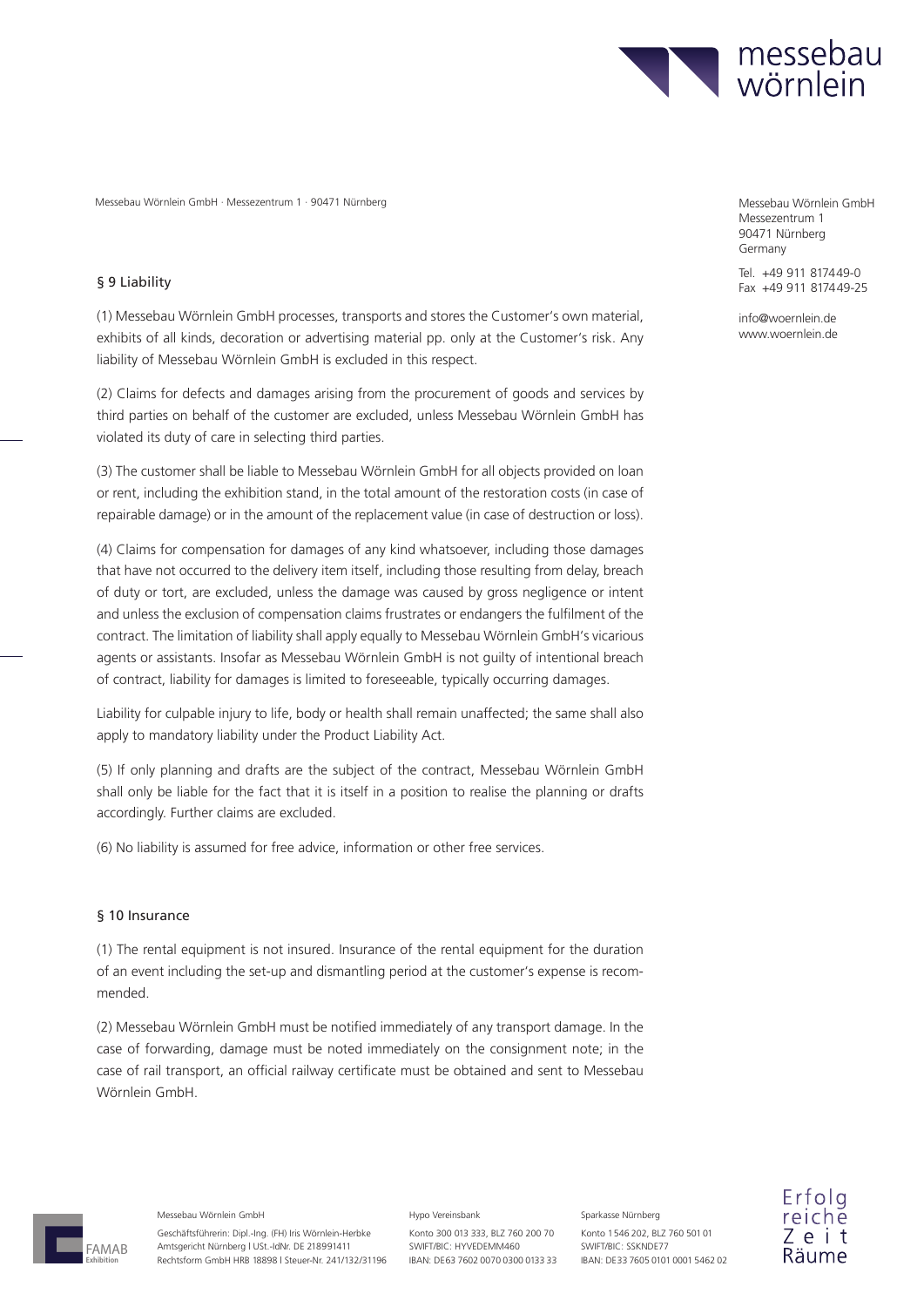

(3) For transports initiated or carried out by the customer, the dispatch goods will only be insured at the express instruction and expense of the customer.

(4) Unless otherwise agreed, goods accepted for storage by the customer on the basis of a written agreement are not insured.

### § 11 Creditworthiness

When accepting orders, the creditworthiness of the customer is assumed. If, after conclusion of the contract, a significant deterioration in the creditworthiness of the customer becomes apparent, so that there is justified cause to fear that the customer will not fulfil a significant part of his obligations, Messebau Wörnlein GmbH is entitled to suspend production of the goods ordered or to refuse delivery until advance payment is made or a directly enforceable bank guarantee is provided. A significant deterioration in creditworthiness shall be assumed in particular if the customer is in default of payment for an earlier delivery or if unfavourable information from credit institutions or credit insurers becomes known. If the customer does not comply with the request for payment or provision of security, Messebau Wörnlein GmbH shall be entitled to withdraw from the contract and demand compensation for damages.

### § 12 Reservation of ownership

(1) Messebau Wörnlein GmbH retains ownership of all delivered objects until all claims (including all balance claims from current account) to which Messebau Wörnlein GmbH is entitled against the customer now or in the future for any legal reason have been fulfilled.

If the value of the reserved goods exceeds the claims to be secured from the business relationship with the customer by 20%, Messebau Wörnlein GmbH is obliged to release the reserved goods at the request of the customer.

(2) The goods remain the property of Messebau Wörnlein GmbH. The customer is obliged to handle the goods with care during the existence of the reservation of title. In particular, he is obliged to insure them at his own expense in accordance with § 10.

Should maintenance, inspection or other value maintenance work be necessary, the customer must carry this out in good time at his own expense.

(3) In the event of seizure or other interventions by third parties, the customer must inform Messebau Wörnlein GmbH immediately in writing so that Messebau Wörnlein GmbH can take legal action in accordance with § 771 ZPO (German Code of Civil Procedure).

Messezentrum 1 90471 Nürnberg Germany

Tel. +49 911 817449-0  $Fax +49911817449-25$ 

info@woernlein.de www.woernlein.de



Messebau Wörnlein GmbH

Geschäftsführerin: Dipl.-Ing. (FH) Iris Wörnlein-Herbke Amtsgericht Nürnberg | USt.-IdNr. DE 218991411 Rechtsform GmbH HRB 18898 | Steuer-Nr. 241/132/31196

#### Hypo Vereinsbank

Konto 300 013 333, BLZ 760 200 70 SWIFT/BIC: HYVEDEMM460 IBAN: DE63 7602 0070 0300 0133 33 Konto 1 546 202, BLZ 760 501 01 SWIFT/BIC: SSKNDE77 IBAN: DE 33 7605 0101 0001 5462 02

Sparkasse Nürnberg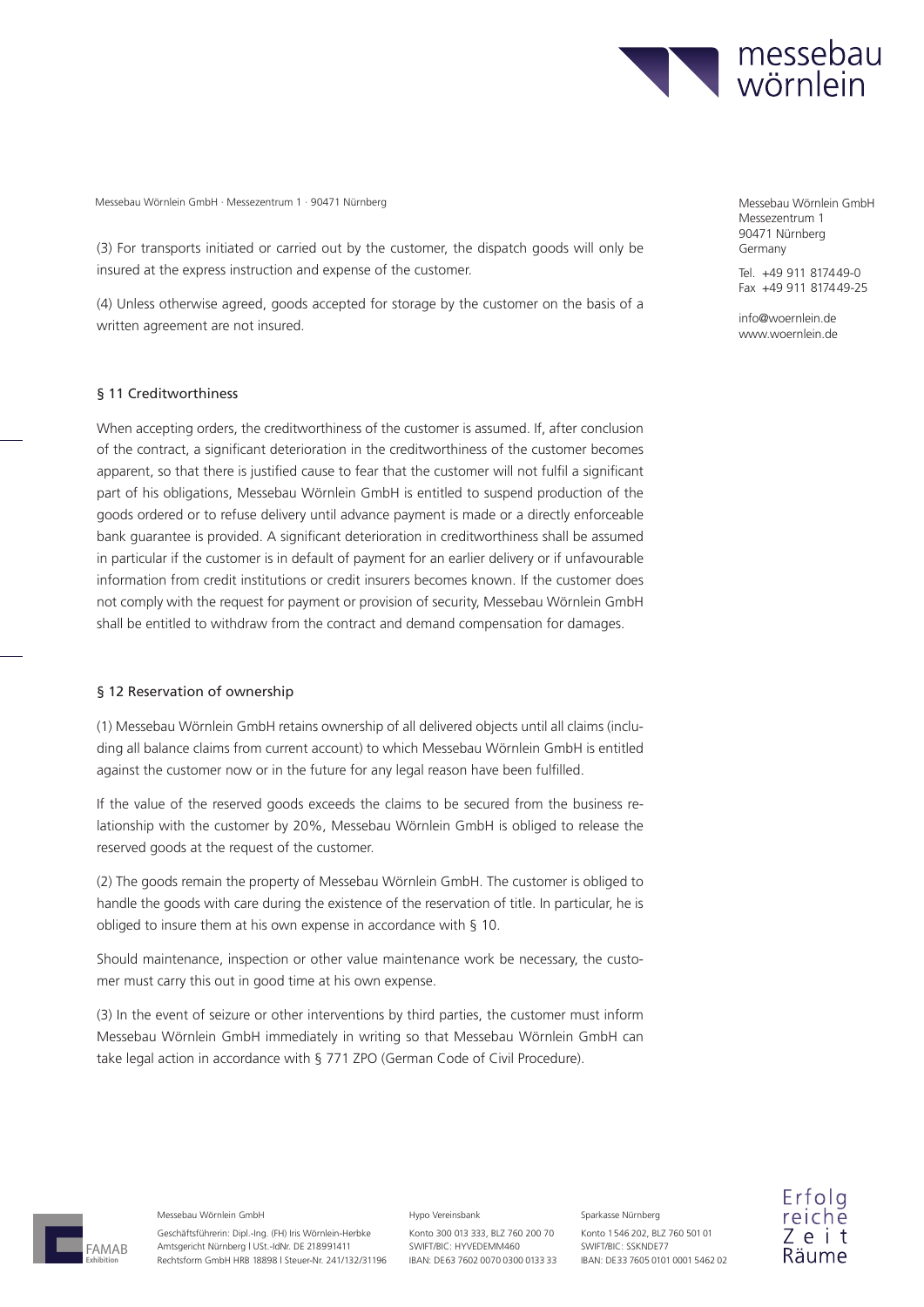

Insofar as the third party is not in a position to reimburse Messebau Wörnlein GmbH for the court and out-of-court costs of an action in accordance with § 771 ZPO, the customer shall be liable for the resulting loss.

(4) Messebau Wörnlein GmbH shall be entitled to withdraw from the contract and demand the return of the goods in the event of conduct by the customer that is in breach of contract, in particular in the event of default of payment. In addition, Messebau Wörnlein GmbH shall be entitled to withdraw from the contract and demand return of the goods in the event of violation of an obligation in accordance with paragraphs 2 and 3, if it can no longer be reasonably expected to adhere to the contract.

(5) Without the express consent of Messebau Wörnlein GmbH, the customer is not entitled to resell the goods subject to retention of title or any processing or treatment. Irrespective of this, however, the customer hereby assigns to Messebau Wörnlein GmbH all claims in the amount of the final invoice amount (including value added tax) of the claims accruing to him from the resale against his customers or third parties, irrespective of whether the object of sale is resold without or after processing.

The customer remains entitled to collect these claims even after the assignment.

The authority of Messebau Wörnlein GmbH to collect the claim itself remains unaffected by this.

Messebau Wörnlein GmbH undertakes, however, not to collect the claim as long as the customer fulfils his payment obligations from the proceeds received, does not fall into arrears and, in particular, no application for the opening of composition or insolvency proceedings has been made or payments have been suspended. If this is the case, however, Messebau Wörnlein GmbH can demand that the customer informs it of the assigned claims and their debtors, provides all information necessary for collection, hands over the relevant documents and informs the debtors of the assignment.

(6) Processing or alteration of the goods subject to reservation of title by the customer shall always be carried out for Messebau Wörnlein GmbH. If the goods are processed with other objects not belonging to Messebau Wörnlein GmbH, the latter shall acquire co-ownership of the new objects in the ratio of the value of the goods (final invoice amount including VAT) to the other processed objects at the time of processing. The same shall apply to the object created by processing as to the object delivered under reservation of title.

(7) If the reserved goods are inseparably mixed with other objects not belonging to Messebau Wörnlein GmbH, Messebau Wörnlein GmbH shall acquire co-ownership of the new object in the ratio of the value of the goods (final invoice amount including VAT) to the other mixed

Messezentrum 1 90471 Nürnberg Germany

Tel. +49 911 817449-0 Fax +49 911 817449-25

info@woernlein.de www.woernlein.de



Messebau Wörnlein GmbH

Geschäftsführerin: Dipl.-Ing. (FH) Iris Wörnlein-Herbke Amtsgericht Nürnberg | USt.-IdNr. DE 218991411 Rechtsform GmbH HRB 18898 | Steuer-Nr. 241/132/31196

#### Hypo Vereinsbank

Konto 300 013 333, BLZ 760 200 70 SWIFT/BIC: HYVEDEMM460 IBAN: DE63 7602 0070 0300 0133 33 Konto 1 546 202, BLZ 760 501 01 SWIFT/BIC: SSKNDE77 IBAN: DE 33 7605 0101 0001 5462 02

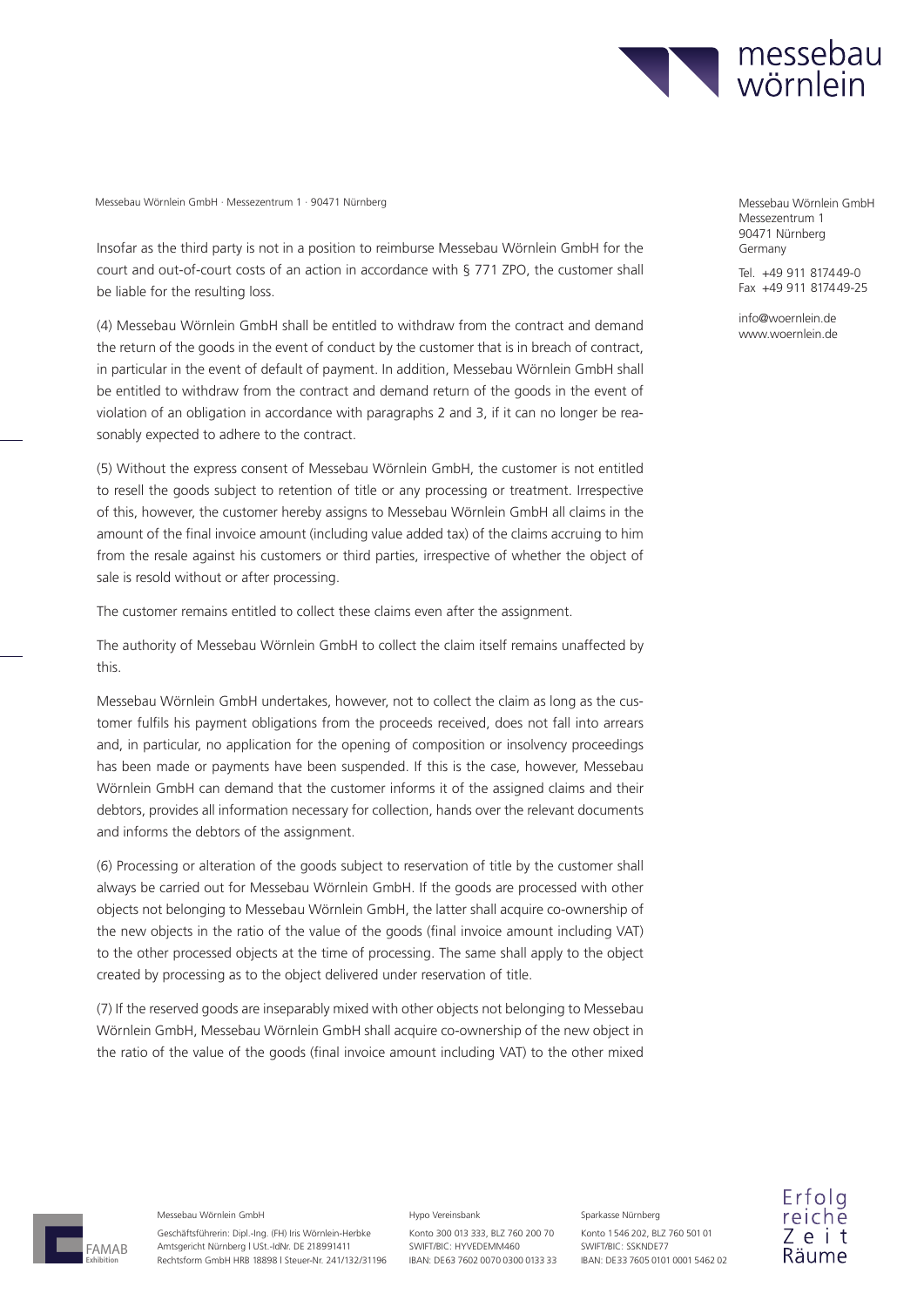

objects at the time of mixing. If the mixing is carried out in such a way that the customer's object is to be regarded as the main object, it shall be deemed agreed that the customer shall transfer proportional co-ownership to Messebau Wörnlein GmbH. The customer shall hold the sole ownership or co-ownership thus created in safekeeping for Messebau Wörnlein GmbH.

(8) The customer also assigns to Messebau Wörnlein GmbH the claim to secure its claims against him that arise against a third party through the connection of the reserved goods with a property.

### § 13 Property rights and rights of use

(1) Plans, drafts, drawings, production and assembly documents, concepts etc. remain the property of Messebau Wörnlein GmbH with all rights, even if they have been handed over to the customer. The transfer of ownership and rights of use requires express written agreement.

(2) Changes to plans, drafts and concepts etc. may only be made by Messebau Wörnlein GmbH, unless otherwise agreed in writing. This also applies if these documents have become the property of the customer.

(3) If materials or documents are handed over by the customer for the production of the subject of the contract, the customer guarantees that the production and delivery of work carried out according to his documents does not infringe the property rights of third parties. Messebau Wörnlein GmbH is not obliged to check whether the information and documents handed over by the customer for production and delivery infringe the property rights of third parties. The customer undertakes to immediately indemnify Messebau Wörnlein GmbH from all possible claims for damages by third parties and to pay for damages resulting from the violation of property rights.

#### § 14 Terms of payment

(1) Unless otherwise agreed, invoiced amounts of Messebau Wörnlein GmbH are generally due for payment five working days after receipt of the invoice. The following payment schedule shall be agreed between the parties - insofar as no other agreements have been made in individual contracts - according to the progress of the project and shall be due as follows:

40 % of the agreed total remuneration as payment on account for conception, planning,

Messezentrum 1 90471 Nürnberg Germany

Tel. +49 911 817449-0 Fax +49 911 817449-25

info@woernlein.de www.woernlein.de



Messebau Wörnlein GmbH

Geschäftsführerin: Dipl.-Ing. (FH) Iris Wörnlein-Herbke Amtsgericht Nürnberg | USt.-IdNr. DE 218991411 Rechtsform GmbH HRB 18898 | Steuer-Nr. 241/132/31196

#### Hypo Vereinsbank

Konto 300 013 333, BLZ 760 200 70 SWIFT/BIC: HYVEDEMM460 IBAN: DE63 7602 0070 0300 0133 33 Konto 1 546 202, BLZ 760 501 01 SWIFT/BIC: SSKNDE77 IBAN: DE 33 7605 0101 0001 5462 02

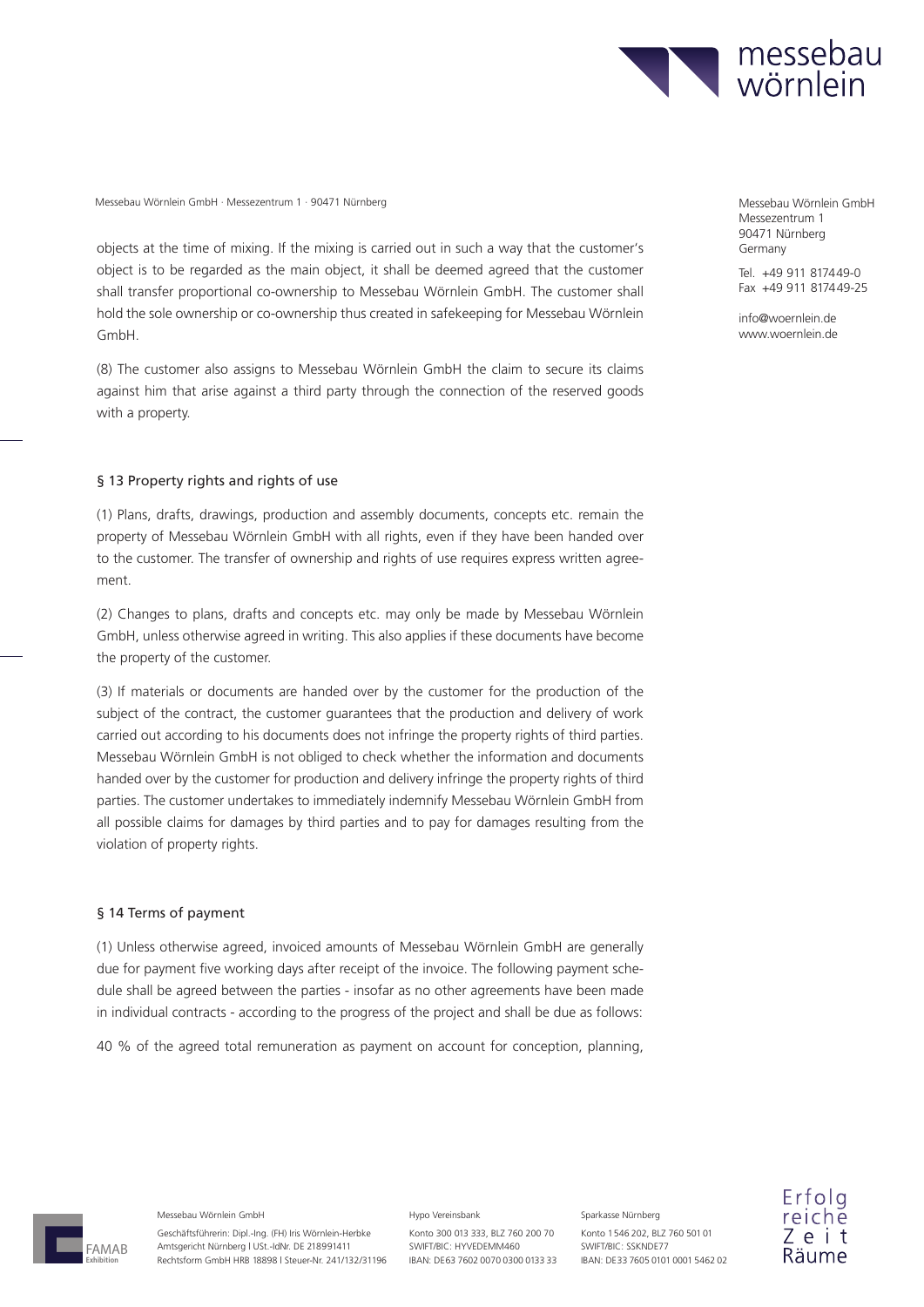

work, services in advance as well as payments on account to service providers or hotels directly after signing the contract and in accordance with the invoice.

20 % of the agreed total remuneration at the latest eight calendar weeks (receipt of payment) before the trade fair/event.

15 % of the agreed total remuneration at the latest six calendar weeks (receipt of payment) before the trade fair/event.

The remaining amount 10 working days after the final invoice for the services performed by the contractor has been issued.

Deductions of any kind are excluded, no interest is paid on down payments.

(2) A payment shall only be deemed to have been made when Messebau Wörnlein GmbH can dispose of the amount. In the case of cheques, payment shall only be deemed to have been made when the cheque is cashed.

With regard to default of payment, the legal provisions of the German Civil Code shall apply.

(3) If the customer does not meet his payment obligations or does not meet them in a proper manner, Messebau Wörnlein GmbH shall be entitled to withdraw from the contract and demand the return of the goods in accordance with § 12 Paragraph 4. From this point in time, the customer is no longer entitled to use the goods and services of Messebau Wörnlein GmbH.

(4) For issuing a new invoice to a corrected invoice recipient, we shall charge a processing fee of EUR 15.00 per invoice plus VAT. This fee shall automatically become part of the newly issued invoice(s). The customer reserves the right to prove that Messebau Wörnlein GmbH has incurred less or no damage.

### § 15 Set-off and assignment

(1) The customer only has a right to offsetting if his counterclaims have been legally established or recognised by Messebau Wörnlein GmbH. The customer may only exercise a right of retention if his counterclaim is based on the same contractual relationship.

(2) Messebau Wörnlein GmbH reserves the unlimited right to assign claims to third parties.

Messezentrum 1 90471 Nürnberg Germany

Tel. +49 911 8174 49-0 Fax +49 911 817449-25

info@woernlein.de www.woernlein.de



Messebau Wörnlein GmbH

Geschäftsführerin: Dipl.-Ing. (FH) Iris Wörnlein-Herbke Amtsgericht Nürnberg | USt.-IdNr. DE 218991411 Rechtsform GmbH HRB 18898 | Steuer-Nr. 241/132/31196

#### Hypo Vereinsbank

Konto 300 013 333, BLZ 760 200 70 SWIFT/BIC: HYVEDEMM460 IBAN: DE63 7602 0070 0300 0133 33 Konto 1 546 202, BLZ 760 501 01 SWIFT/BIC: SSKNDE77

Sparkasse Nürnberg

IBAN: DE 33 7605 0101 0001 5462 02

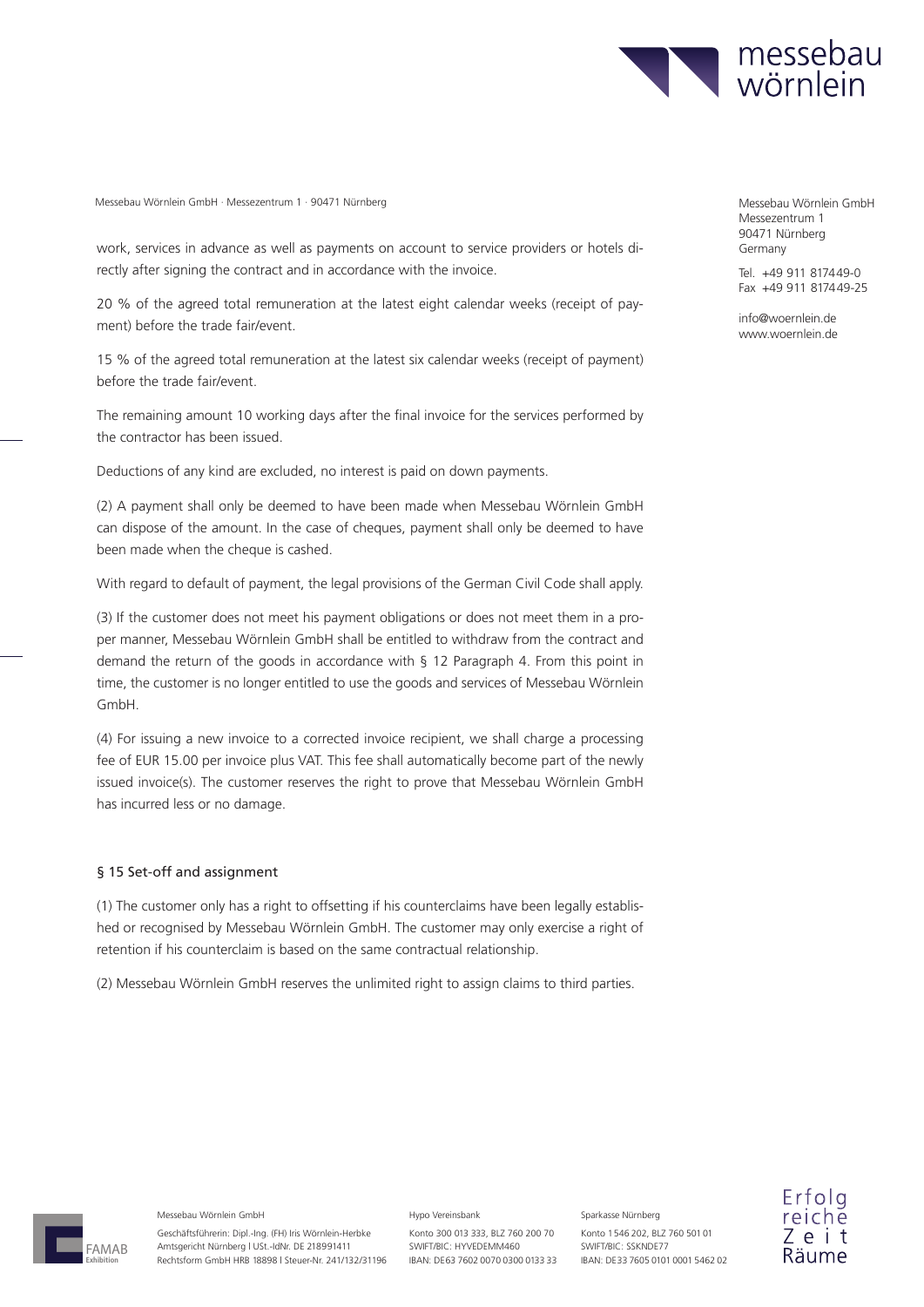

#### § 16 Termination / Cancellation

(1) The right to ordinary termination of the contract by the customer is excluded. Insofar as the services of Messebau Wörnlein GmbH consist of the production of a work, the customer may terminate the contract at any time up to the completion of the work in accordance with § 649 BGB. However, the customer shall then be obliged to pay the agreed remuneration in accordance with the provisions of paragraph 3.

(2) The right to terminate the contract for good cause remains unaffected. However, this is subject to the condition that a corresponding written request to eliminate the important reason within a reasonable period of time has been made beforehand and that the period has expired without result. Good cause shall always be deemed to exist if the customer fails to meet his payment obligations or violates the obligations to refrain under these terms and conditions.

(3) If the customer makes use of a right of termination in accordance with § 649 BGB (German Civil Code) that he is entitled to with regard to the contractual part of the services of Messebau Wörnlein GmbH, Messebau Wörnlein GmbH shall be entitled to the agreed remuneration for the services rendered up to that point, whereby the services rendered shall also include claims of third parties that Messebau Wörnlein GmbH has commissioned in confidence for the execution of the contract. Instead of the concrete calculation of compensation for the termination, Messebau Wörnlein GmbH may assert the following flat-rate claim for pro-rata compensation, taking into account the usually saved expenses. The flat-rate costs in the event of premature termination shall be as follows

up to fourteen calendar weeks before the start of the trade fair/event 0 % of the agreed remuneration

up to twelve calendar weeks months before the start of the trade fair/event 25% of the agreed remuneration

up to ten calendar weeks before the start of the trade fair/event 50% of the agreed remuneration

up to eight calendar weeks before the start of the trade fair/event 60% of the agreed remuneration

up to six calendar weeks before the start of the trade fair/event 75% of the agreed remuneration

from four calendar weeks before the start of the trade fair/event 90% of the agreed remuneration

thereafter 100 % of the agreed remuneration.

The basis for calculation is the remuneration agreed with the customer plus VAT less the



Messebau Wörnlein GmbH

Geschäftsführerin: Dipl.-Ing. (FH) Iris Wörnlein-Herbke Amtsgericht Nürnberg | USt.-IdNr. DE 218991411 Rechtsform GmbH HRB 18898 | Steuer-Nr. 241/132/31196

#### Hypo Vereinsbank

Konto 300 013 333, BLZ 760 200 70 SWIFT/BIC: HYVEDEMM460 IBAN: DE63 7602 0070 0300 0133 33 Konto 1 546 202, BLZ 760 501 01 SWIFT/BIC: SSKNDE77 IBAN: DE 33 7605 0101 0001 5462 02

Sparkasse Nürnberg

Messezentrum 1 90471 Nürnberg Germany

Tel. +49 911 8174 49-0 Fax +49 911 817449-25

info@woernlein.de www.woernlein.de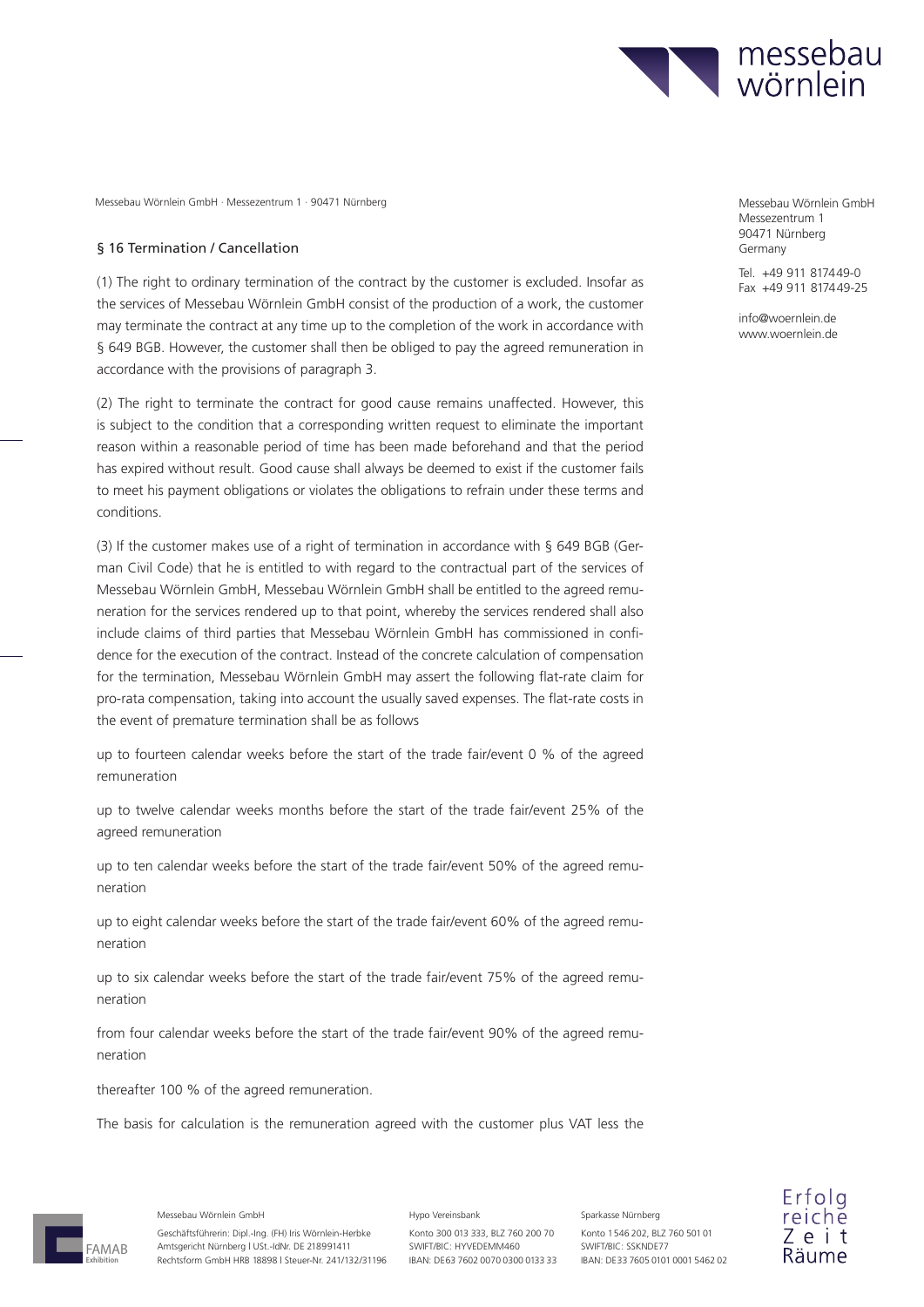

expenses saved (travel expenses, overnight stays, meals etc.). The customer shall be at liberty to prove that no costs or costs less than those shown by Messebau Wörnlein GmbH in the lump sum were incurred in connection with the cancellation. In addition, in the event of termination by the customer, Messebau Wörnlein GmbH shall be entitled to all external costs, cancellation fees, etc. incurred in connection with the contract up to the time of termination.

(4) In the event of termination for good cause by Messebau Wörnlein GmbH or withdrawal for reasons for which the customer is responsible, item (3) shall apply accordingly.

(5) Pre-ordered and reserved rental goods that are not accepted must be fully invoiced to the customer. If it is possible to rent the goods to another party, the customer shall bear the costs incurred for transport to and from the location and any loss of rent.

## § 17 Miscellaneous

(1) Messebau Wörnlein GmbH is entitled to produce, publish or use for advertising purposes, free of charge and without the consent of the customer, photographic material of the delivered service.

(2) It is the responsibility of the Customer to obtain any necessary approval for the erection of exhibition stands. Messebau Wörnlein GmbH assumes no liability for this, unless there is a separate written agreement between both parties regarding the assumption of the approval procedure by Messebau Wörnlein GmbH. In this case, Messebau Wörnlein GmbH shall only be liable in the event of gross negligence or intent.

(3) It is pointed out that within the framework of the business relationship or in connection with it, personal data, regardless of whether they originate from Messebau Wörnlein GmbH itself or from third parties, shall be processed in accordance with the Federal Data Protection Act and the European Data Protection Basic Regulation.

### § 18 Place of jurisdiction, applicable law, severability clause

(1) The place of performance and jurisdiction for the customer is Nuremberg; German law shall govern the contractual relationship.

(2) Should individual provisions of this contract prove to be wholly or partially invalid or unenforceable, or become invalid or unenforceable as a result of changes in legislation after conclusion of the contract, the remaining provisions of the contract and the validity of the contract as a whole shall remain unaffected.

Messezentrum 1 90471 Nürnberg Germany

Tel. +49 911 817449-0  $Fax +49911817449-25$ 

info@woernlein.de www.woernlein.de

FAMAB **Exhibition**

Messebau Wörnlein GmbH

Geschäftsführerin: Dipl.-Ing. (FH) Iris Wörnlein-Herbke Amtsgericht Nürnberg | USt.-IdNr. DE 218991411 Rechtsform GmbH HRB 18898 | Steuer-Nr. 241/132/31196 Hypo Vereinsbank

Konto 300 013 333, BLZ 760 200 70 SWIFT/BIC: HYVEDEMM460 IBAN: DE63 7602 0070 0300 0133 33 Konto 1 546 202, BLZ 760 501 01 SWIFT/BIC: SSKNDE77 IBAN: DE 33 7605 0101 0001 5462 02

Sparkasse Nürnberg